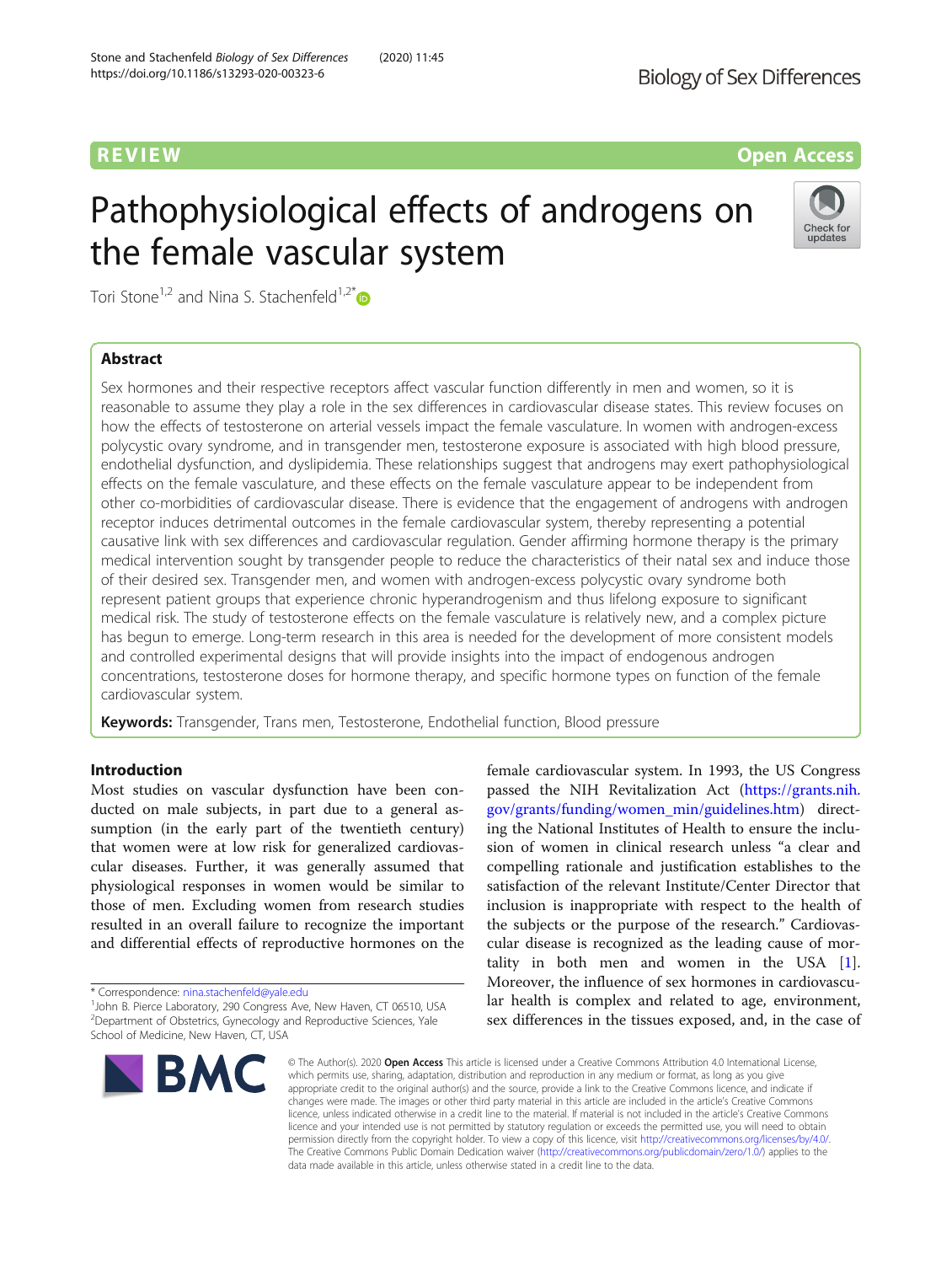exogenous hormones, the route of administration. The current review highlights the impact on the female vascular system when exposed to high levels of androgens.

### Androgens

In men, testosterone is synthesized in testicular Leydig cells and secreted by the testes. Approximately 10% of testosterone is converted via 5-alpha reductase to the potent dihydrotestosterone (DHT). This conversion to DHT primarily occurs in target tissues such as prostate, seminal vesicles, and hair follicles, and then binds to the androgen receptor (AR) specific to that tissue. The adrenals in both men and women secrete small amounts of testosterone that is quickly converted to estrogen via aromatase. In women, the ovaries also produce small amounts of testosterone, most of which are quickly aromatized to estrogen. In both men and women, the aromatization of testosterone to estrogen is mainly a peripheral effect taking place in a number of tissues throughout the body, including blood vessels, brain, fat, skin, and bone. Androgens regulate gene transcription when ligand-activated and also may induce rapid activation via kinase signaling cascades and mechanisms independent of transcription  $[2-5]$  $[2-5]$  $[2-5]$  $[2-5]$ , such as activation of

intracellular  $Ca^{2+}$  $Ca^{2+}$  $Ca^{2+}$  [[5](#page-6-0)], MAPK [[3](#page-6-0)], Akt [2], and PKA/PKC [[6\]](#page-6-0) (Fig. 1). Androgen receptors are expressed in cells throughout the vascular system, including endothelial cells [[8\]](#page-6-0) and vascular smooth muscle cells [[9\]](#page-6-0). The AR primarily mediates androgenic effects on the endothelium, and some androgen effects on the vascular system are mediated indirectly through estrogen [[10\]](#page-6-0) after testosterone conversion by aromatase [[8\]](#page-6-0). Androgen actions on the endothelium are often mediated by NO [[11](#page-6-0)–[13](#page-6-0)]. These actions vary significantly in men because both estradiol exposure and aromatase levels fluctuate widely.

#### Androgens in females

Estrogens may play a cardioprotective role at certain stages of life in females  $[14–16]$  $[14–16]$  $[14–16]$ , meaning that women with high estrogen exposure have a lower incidence of cardiovascular disease or coronary artery disease (CAD) compared to age-matched men [\[15](#page-6-0)]. Androgens appear to induce unfavorable responses in the female vascular system [[17,](#page-6-0) [18](#page-6-0)]. Engagement of androgens and the AR leads to impaired agonist-triggered endothelial NO release in women [[19\]](#page-6-0). For example, high circulating androgen levels in women, such as in androgen-excess PCOS (AE-PCOS), is associated with high circulating



protein-coupled estrogen receptor 1 (GPR30 agonist, G-1). From Stanewicz et al. [\[7\]](#page-6-0), with permission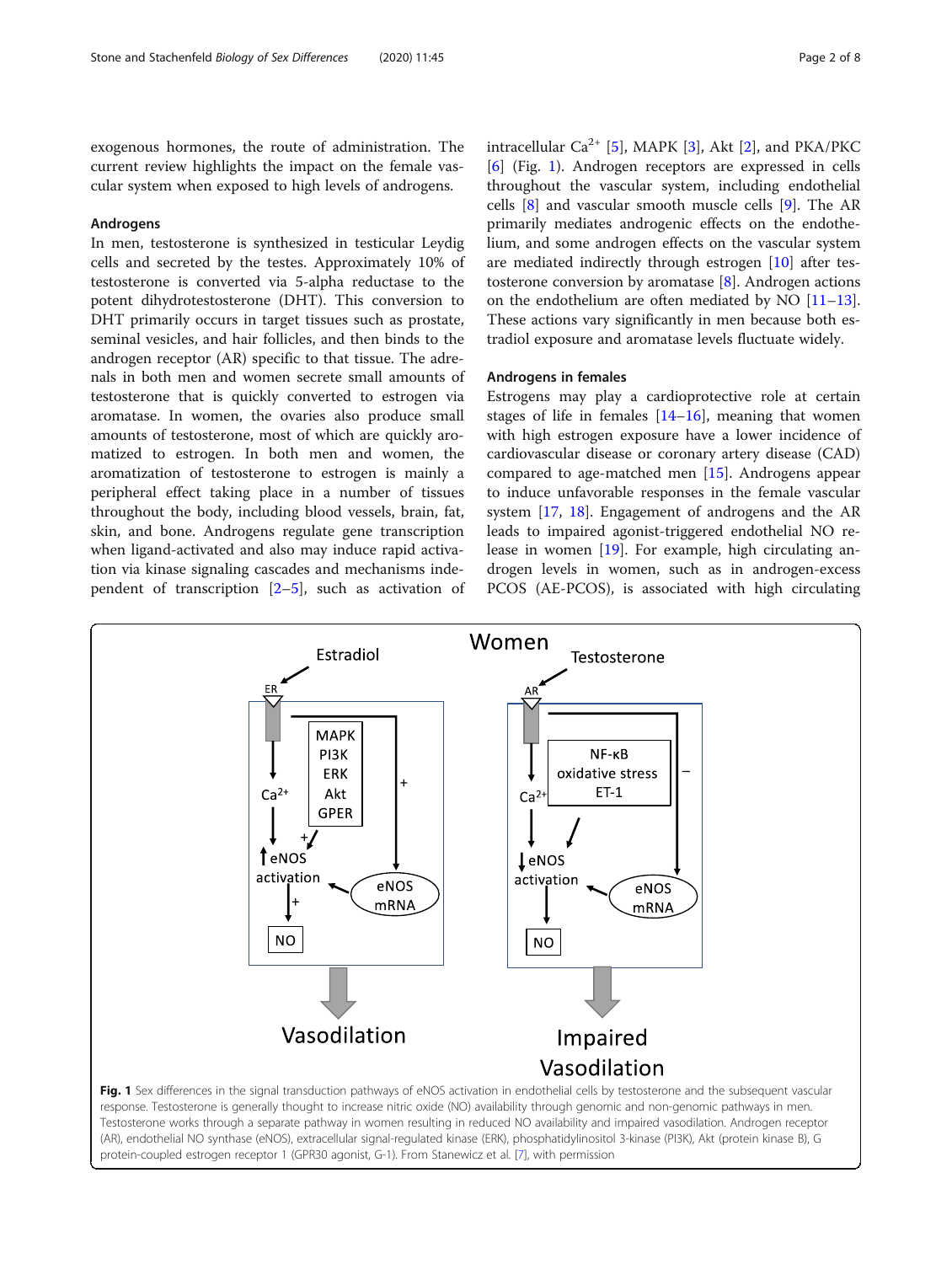inflammatory cytokines, oxidative stress, and NF-κB activation [[20\]](#page-6-0), all of which impair NO release and lead to endothelial dysfunction [\[21](#page-6-0)] and mild hypertension [\[22](#page-6-0)]. Androgen exposure is associated with endothelial dysfunction in women, including elevated ET-1 levels, independent of insulin resistance, obesity, or fertility status [[19\]](#page-6-0). Some  $[23-25]$  $[23-25]$  $[23-25]$  $[23-25]$  $[23-25]$ , but not all  $[26, 27]$  $[26, 27]$  $[26, 27]$  $[26, 27]$  $[26, 27]$  studies suggest that as women age and enter perimenopause, when both androgens and estrogens are fluctuating [[28\]](#page-6-0), androgens are more pronounced and are associated with coronary artery calcification and carotid intima-media thickness.

The sex differences in vascular function are well recognized and impact clinical presentation, pathophysiology, treatment, and response to treatment [[29](#page-6-0)]. Sex hormones affect vascular function differently in men and women and, therefore, likely contribute to these differences in vascular function [[7,](#page-6-0) [30](#page-6-0), [31\]](#page-6-0). There is evidence that the engagement of androgens and the AR represent a causative link between sex differences and vascular function and induce detrimental outcomes on the female vascular system [[31](#page-6-0)–[36\]](#page-6-0). These effects are in contrast to men, in whom androgen effects can be positive or negative depending on the physiological environment and factors that disrupt it [[5\]](#page-6-0). Androgens can increase reactive oxygen species and decrease NO bioavailability in females, so likely contribute to increases in blood pressure [\[37\]](#page-6-0).

#### Androgen-excess polycystic ovary syndrome

Polycystic ovary syndrome (PCOS), the most common reproductive endocrinopathy affecting  $\sim$  1 in 10 women, is the most common cause of infertility in women. Approximately, 75% of women with PCOS have the more severe endocrine and metabolic PCOS phenotype, AE-PCOS, that is dominated by clinical and biochemical manifestations of hyperandrogenism. The pathophysiology involves dysregulation of a number of endocrine signals, including altered pulsatility of hypothalamic gonadotropin-releasing hormone (GnRH) from the arcuate nucleus, resulting in altered secretion of the pituitary gonadotropins luteinizing hormone (LH) and folliclestimulating hormone (FSH). This disordered hypothalamic function is associated with excess production of androgens under the influence of both elevated LH and excess insulin as well as disordered insulin action in target tissues and failure of ovarian folliculogenesis due to the altered gonadotropin signaling and hyperandrogenemic milieu. Ovaries of AE-PCOS women are replete with oocytes containing immature follicles, but mechanisms that underlie the dynamics of normal follicular growth and egg maturation are disordered. Thus the "cysts" of AE-PCOS ovaries represent arrested follicles that contain immature eggs. Finally, in addition to androgen excess, AE-PCOS is a state of progesterone deficiency resulting from chronic failure to achieve ovulation.

The overexposure to androgens is considered the key disruption influencing the clinical features of AE-PCOS. The mechanisms responsible for vascular dysfunction in AE-PCOS are currently unknown, but research also points to the chronic excess androgen milieu [\[38](#page-6-0)–[41](#page-6-0)]. The androgenic effects on cardiovascular risk are already apparent in young women with AE-PCOS [\[20](#page-6-0), [21](#page-6-0), [42](#page-6-0)–[44](#page-7-0)] and characterized by endothelial dysfunction [\[45](#page-7-0)–[48](#page-7-0)]. Endothelial dysfunction is an early sign of atherosclerosis, hypertension, and diabetes and usually driven by impaired agonist-triggered endothelial NO release [\[49\]](#page-7-0). Impairments in agonist-triggered endothelial NO release are evident in women with AE-PCOS and exacerbated by increased circulating inflammatory cytokines, oxidative stress, and NF-κB activation [[20\]](#page-6-0) that contribute to the endothelial dysfunction [[21](#page-6-0)] and result in mild hypertension [\[22\]](#page-6-0). Thus, chronic hypertension and endothelial dysfunction [\[21\]](#page-6-0) are prevalent in young women with AE-PCOS [\[50\]](#page-7-0). The altered vascular function is concomitant with a spectrum of other covert risk markers of CAD, including obesity, insulin resistance, an atherogenic lipid profile, and proinflammatory milieu [\[50\]](#page-7-0). Endothelin-1 is one of several circulating indicators of endothelial injury [[51](#page-7-0), [52](#page-7-0)] and poor endothelial function [[53](#page-7-0)]. In our studies in women with AE-PCOS, we demonstrated elevated ET-1 compared to control obese, insulin-resistant women. We also demonstrated that short-term (4–7 days) of androgen suppression with a GnRH antagonist reduced ET-1 (Fig. [2](#page-3-0)) [\[21,](#page-6-0) [54](#page-7-0)]. Finally, administering methyltestosterone while continuing the GnRH antagonist had little impact on ET-1 levels in either group (Fig. [2](#page-3-0)) [\[40\]](#page-6-0). From our results in women with AE-PCOS, we concluded that androgens drove dysfunction in the ET-1 system and the associated poor endothelial dysfunction. From these same studies, we also showed an increase in ET-1 during GnRH antagonist administration in our control obese, insulinresistant group without AE-PCOS, likely due to estrogen suppression (Fig. [2](#page-3-0)) [\[40\]](#page-6-0).

Although the prominent phenotype of young women with AE-PCOS manifests a spectrum of covert CAD risk markers (including obesity, insulin resistance, hypertension, an atherogenic lipid profile, and a proinflammatory milieu), we hypothesized that their poor endothelial mediated vascular function is driven by elevated androgen exposure. Recent data from our laboratory supported this hypothesis when we demonstrated poor vascular function in lean women with AE-PCOS (Fig. [3\)](#page-3-0) [\[38\]](#page-6-0). In these studies, endothelial function was compromised in lean, insulin-sensitive women with AE-PCOS indicating the relation of AE-PCOS to vascular dysfunction is independent of insulin resistance, obesity, and fertility status [[19\]](#page-6-0), and supporting our hypothesis that endothelial dysfunction in AE-PCOS was a consequence of elevated androgen exposure. These data provided strong evidence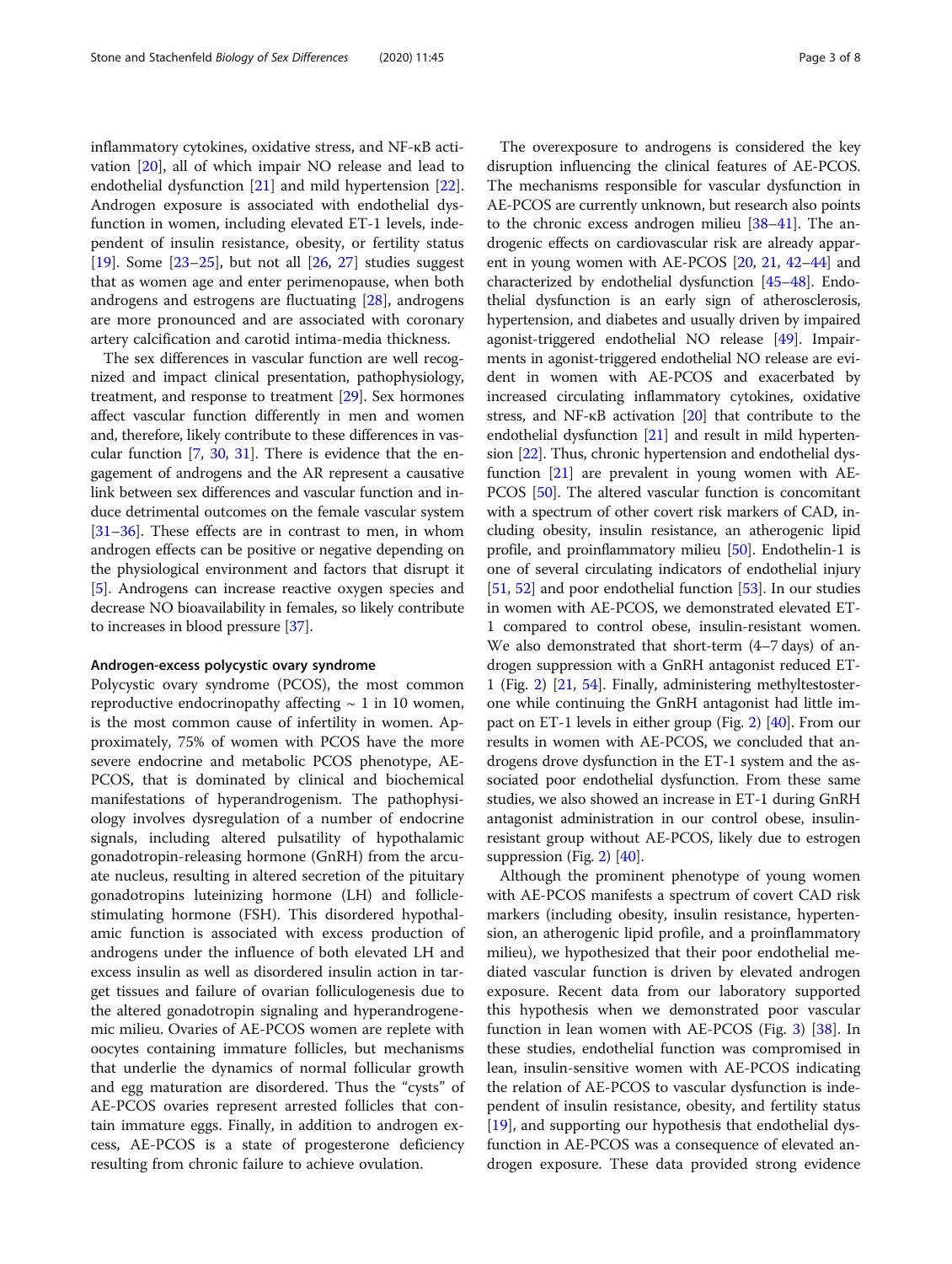<span id="page-3-0"></span>

that elevated androgen levels have a negative impact on endothelial function and overall vascular function in women with AE-PCOS.

We have also studied the impact of testosterone effects on the autonomic control of blood pressure in women with AE-PCOS. The arterial baroreflex is a key homeostatic mechanism that regulates fluctuations in blood pressure that occur with each heartbeat. Women with AE-PCOS show poor baroreflex function [\[55](#page-7-0)]. Further, AE-PCOS is also associated with impaired cardiac (cardiovagal) baroreflex [\[56](#page-7-0)], which contributes to sympathovagal dysfunction during standing [[57](#page-7-0)] and impaired autonomic control [[58\]](#page-7-0). In general, plasma testosterone levels and peripheral, i.e., muscle sympathetic neural activity (MSNA), are positively correlated [[59\]](#page-7-0). Women with AE-PCOS also demonstrate increased spontaneous MSNA [\[60](#page-7-0)] and resting blood pressure versus healthy controls, as well as decreased sympathetic baroreflex gain—i.e., the slope of the relationship between MSNA and blood pressure, further demonstrating impaired autonomic control of blood pressure in women with AE-PCOS [\[55](#page-7-0)]. It follows that elevated testosterone in

women may impair sympathetic baroreflex control of arterial blood pressure. In support of this hypothesis, the testosterone-MSNA relationship is more powerful in lean compared to obese women with AE-PCOS [\[60,](#page-7-0) [61](#page-7-0)]. These findings also indicate that testosterone is an independent predictor of MSNA in AE-PCOS [[60](#page-7-0), [61](#page-7-0)].

#### Transgender men

While studies on AE-PCOS have successfully demonstrated the effects of chronic androgen exposure on endothelial function and blood pressure regulation in women exposed to chronically high androgens, there are many confounding cardiovascular disease risk factors associated with PCOS. In contrast, young, healthy transgender men receive levels of testosterone (40-100 mg/ week) to achieve male physiologic levels (400-1000 ng/ mL testosterone) during gender-affirming hormone therapy (HT) to achieve female-to-male gender transition, and doses are adjusted to address the patients' goals and responses [[48,](#page-7-0) [62\]](#page-7-0). Increasing testosterone exposure creates extremely high androgen exposure to the female

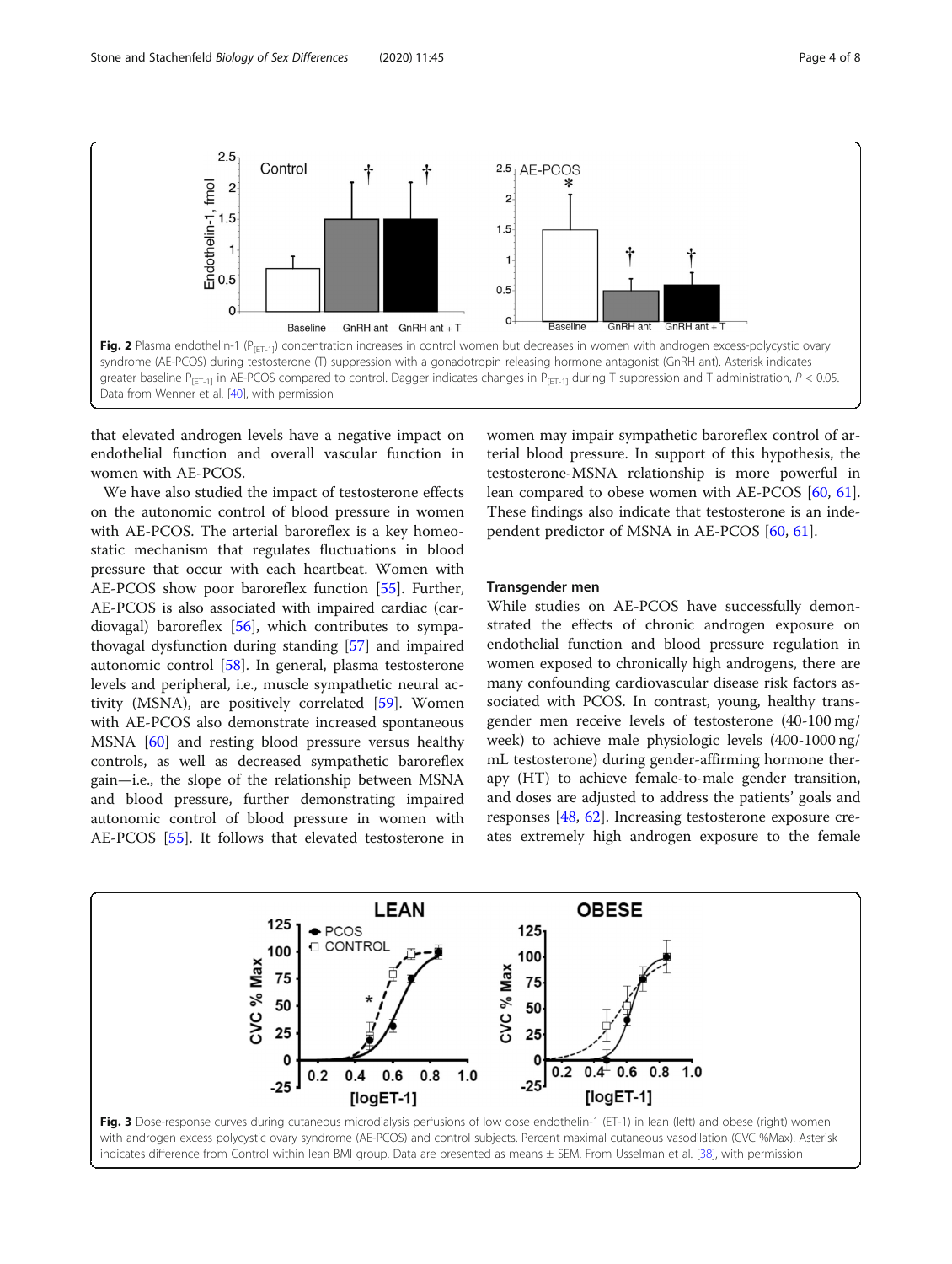cardiovascular system. Thus, research on the impact of these male physiologic doses of androgens on female cardiovascular and other systems is needed and provides an opportunity to isolate the impact of testosterone on vascular function in the female cardiovascular system.

Approximately 1.4 million people in the USA (0.6% of the population) identify as transgender  $[63]$  or having a current gender identity that differs from the sex assigned at birth. Cisgender individuals have a gender identity the same as the sex assigned at birth. Transgender men are persons assigned female at birth with a male gender identity. Gender affirming hormone therapy to reduce characteristics of their natal sex and induce those of their desired sex is the primary medical intervention sought by transgender people. While HT is recognized by the World Professional Association for Transgender Health as medically necessary [\[64](#page-7-0)], there are significant medical risks associated with HT  $[65]$  $[65]$  $[65]$ , including potential cardiovascular risk [\[66](#page-7-0)–[68\]](#page-7-0). Reduced ovarian hormones concomitant with increased testosterone during HT is associated with increased systolic blood pressure [[48\]](#page-7-0), dyslipidemia [[48,](#page-7-0) [66\]](#page-7-0), endothelial dysfunction [\[48](#page-7-0)], and thrombosis risk markers in young trans men [\[69](#page-7-0)]. Further, attention to the androgen effects on the CV system in trans men is especially important because HT continues throughout their lifetime into old age.

Many transgender individuals begin HT at an early age when the overall risk for cardiovascular events is still low. Therefore, it is important during HT to evaluate biomarkers and risk factors that predict cardiovascular disease later in life. Importantly, even in these younger trans men cohorts, HT is associated with increased systolic blood pressure in some [\[70](#page-7-0)–[72](#page-7-0)] but not all studies [[73,](#page-7-0) [74\]](#page-7-0), and is also associated with increased triglycerides (TG) [\[72](#page-7-0), [74](#page-7-0)], LDL-cholesterol and decreased HDLcholesterol [\[66](#page-7-0), [71](#page-7-0)]. A recent meta-analysis revealed that in a female-to-male transgender population, testosterone administration increased serum TG and LDL-cholesterol and decreased HDL-cholesterol at 3, 6, and 24 months

[[66\]](#page-7-0). Cardiovascular morbidity is not yet apparent in these young trans men [\[67\]](#page-7-0), and these studies did not follow subjects to an age when risks of CAD are known to accelerate.

In a recent study in our laboratory, systolic and mean blood pressures were slightly but not statistically higher in trans men (20–33 years) undergoing HT ( $[T_{[Total]}$  196-1100 ng/mL) relative to cisgender females (18–36 years) (Fig. 4,  $P = 0.07$ ) [\[48\]](#page-7-0). It is difficult to tell from these data whether these increases portend a risk of future organ damage or are a harbinger for future CAD [[75](#page-7-0)] because DBP was not increased. Mild hypertension in trans men is not currently treated. Further study in these areas is crucial because even mild chronic elevations in blood pressure can result in organ damage, leading to frank hypertension. In this same study, we demonstrated markedly diminished endothelial function in trans men compared to cisgender women (Fig. [5](#page-5-0)) [[48](#page-7-0)] and endothelial dysfunction is a key predictor of atherosclerosis. Again, we see an important sex difference because testosterone therapy decreases atherosclerotic CAD risk in older, hypogonadal cisgender men [[77](#page-7-0), [78\]](#page-7-0), which has been attributed to improved or disrupted AR signaling pathways that govern lipid/lipoprotein metabolism [[79](#page-7-0)].

Androgen administration in trans men is also associated with dyslipidemia [[71](#page-7-0), [80](#page-7-0)–[82\]](#page-7-0). An observational study (45 months) compared lipid profiles in trans men receiving testosterone and trans men not taking HT [[71\]](#page-7-0). Trans men taking HT had significantly less favorable lipid profiles, such that HDL-C levels were lower, total cholesterol was higher, and triglyceride levels were nearly double compared to controls. Similar results were reported in a separate observational study [\[80\]](#page-7-0) and have also been confirmed in meta-analyses [\[81](#page-7-0), [82](#page-7-0)].

While similar lipid abnormalities in women with AE-PCOS have also been demonstrated, these are more difficult to interpret and likely result from the combined effects of hyperandrogenism, obesity, and insulin resistance that are present with AE-PCOS. The interdependence of

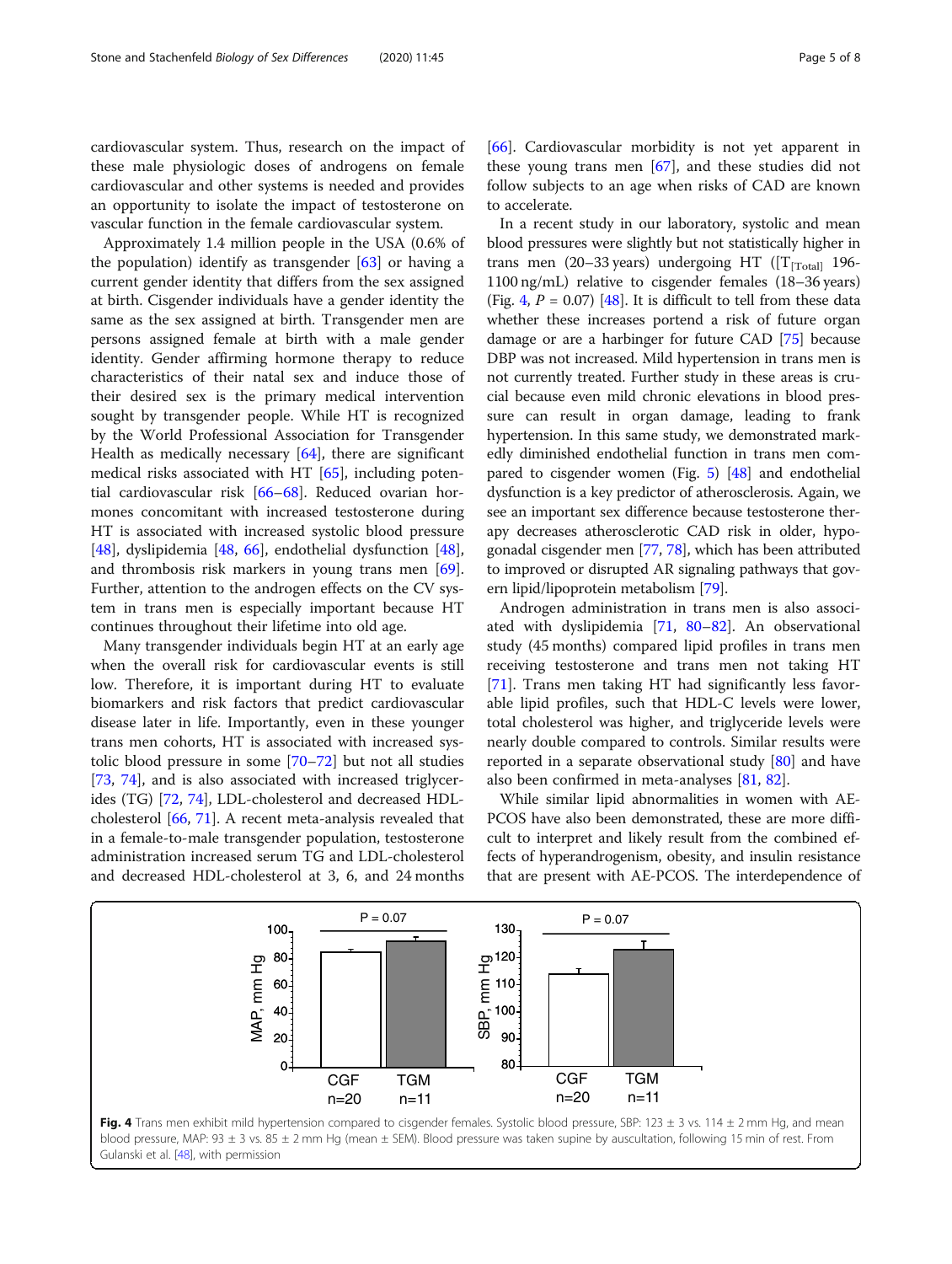<span id="page-5-0"></span>

androgen and insulin contributions to lipid metabolism is recognized [\[79\]](#page-7-0), but these effects can be independent in women with androgen excess [\[83\]](#page-7-0), suggesting an important role for androgen exposure in the AE-PCOS women as well. That said, androgen control of lipid metabolism is not well understood in women and could also rely on estrogen action.

# Conclusions

Our data and others support an association between hyperandrogenism and mild elevations in blood pressure, endothelial dysfunction, and dyslipidemia in trans men and women with AE-PCOS. Despite the evidence that androgen exposure during gender-affirming hormone therapy is associated with mild hypertension, endothelial dysfunction, and dyslipidemia in trans men, the lack of long-term studies and infrequent follow-up measures for existing studies has led to uncertainty about the effects of HT on cardiovascular outcomes [[80\]](#page-7-0). Cardiovascular markers are not always treated in trans men or AE-PCOS, leaving these cohorts at greater risk for cardiovascular events and future CAD, and even mild hypertension can be detrimental to the cardiovascular system when chronic. AE-PCOS is often diagnosed in the early teenage years, and gender transition often occurs at a young age. In both cases, androgen exposure will last for many years. Long-term and follow-up research are needed to develop guidelines for cardiovascular outcomes during HT and support health and longevity in trans men.

## Perspectives and significance

Despite the work presented in this review, the long-term health risks of testosterone exposure on the female vascular system and the impact of testosterone in women with AE-PCOS, and in trans men receiving androgens, remain underappreciated. In particular, attention to

cardiovascular and metabolic risk factors should be integral to the care of these cohorts. The high, chronic androgen therapy environment in trans men provides a unique opportunity to study the impact of long-term androgen exposure on the female vascular system. This is especially important because the elevated androgens in trans men remain throughout their lifetime, continuing into older age when CAD risk develops independent of hormone exposure.

#### Abbreviations

Akt: Protein kinase B; AE-PCOS: Androgen excess-polycystic ovary syndrome; AR: Androgen receptor; BMI: Body mass index; CAD: Coronary artery disease; CVC %Max: Percent maximal cutaneous vasodilation; ERK: Extracellular signalregulated kinases; ET-1: Endothelin-1; FMD: Flow-mediated vasodilation; GnRH ant: Gonadotropin-releasing hormone antagonist; GPR30 agonist G-1: G protein-coupled estrogen receptor 1; HDL-cholesterol: High-density lipoprotein cholesterol; HT: Hormone therapy; LDL-cholesterol: Low-density lipoprotein cholesterol; MAPK: Mitogen-activated protein kinase; MSNA: Muscle sympathetic neural activity; NF-κB: Nuclear factor kappa-lightchain-enhancer of activated B cells; NO: Nitric oxide; PCOS: Polycystic ovary syndrome; PI3K: Phosphatidylinositol 3-kinase; PKA/PKC: Protein kinase A/ protein kinase C; SBP: Systolic blood pressure; TG: Triglycerides; Trans men: Female-to-male transgender individuals

#### Acknowledgements

N/A

#### Disclosures

No conflicts of interest, financial, or otherwise are declared by the authors.

#### Authors' contributions

T.S. and N.S.S. edited and revised the manuscript and approved the final version of the manuscript and contributed equally.

#### Funding

Funding this work was supported by the National Institutes of Health (NIH) Grant HL135089.

#### Availability of data and materials

N/A

#### Ethics approval and consent to participate

N/A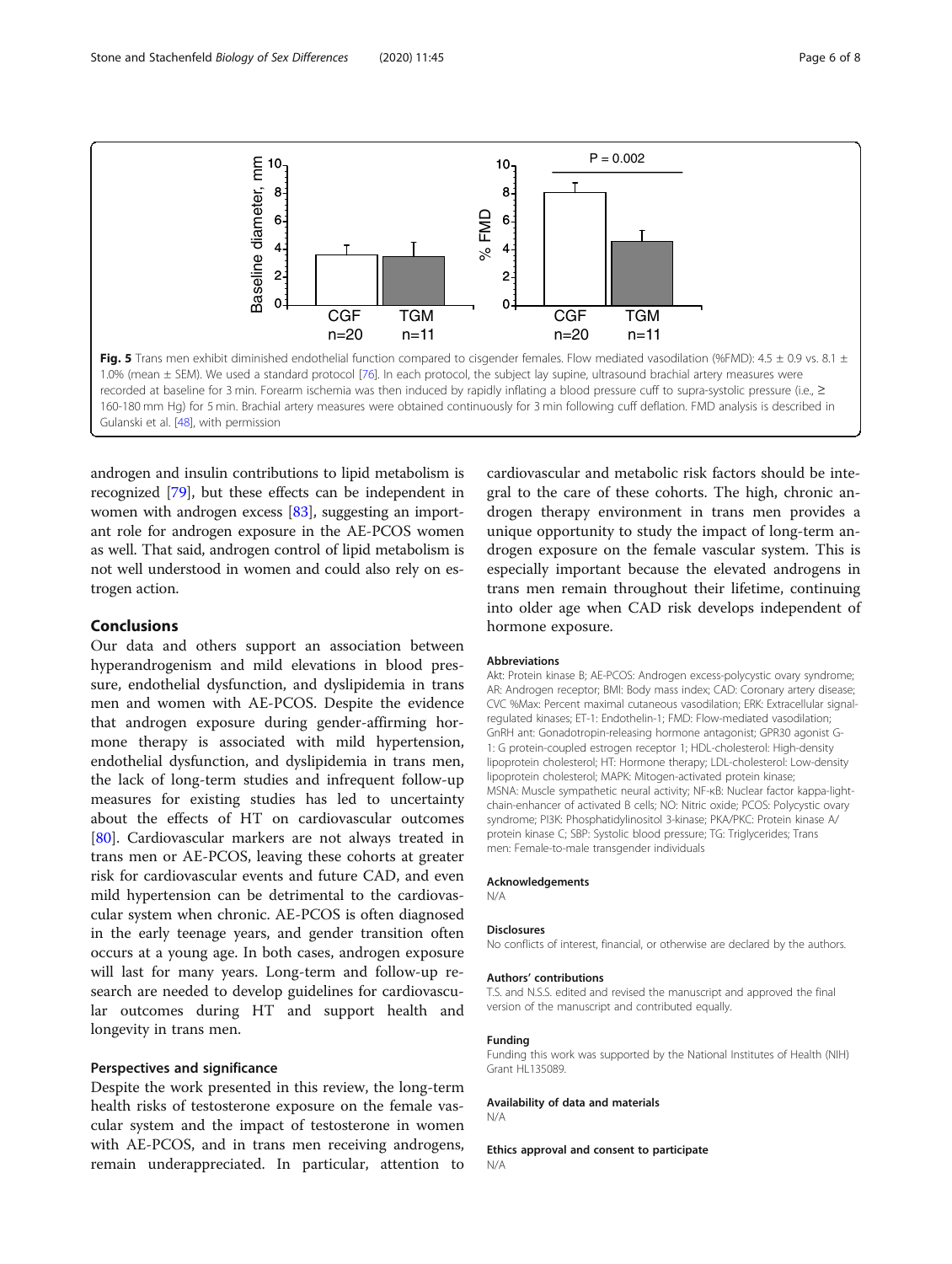#### <span id="page-6-0"></span>Consent for publication

The authors consent for the Biology of Sex Differences to publish this material.

#### Competing interests

The authors declare that they have no competing interests.

#### Received: 7 February 2020 Accepted: 20 July 2020 Published online: 29 July 2020

#### References

- Benjamin EJ, Blaha MJ, Chiuve SE, Cushman M, Das SR, Deo R, et al. Heart disease and stroke statistics-2017 update: a report from the American Heart Association. Circulation. 2017;135:e146–603.
- 2. Baron S, Manin M, Beaudoin C, Leotoing L, Communal Y, Veyssiere G, et al. Androgen receptor mediates non-genomic activation of phosphatidylinositol 3-OH kinase in androgen-sensitive epithelial cells. J Biol Chem. 2004;279:14579–86.
- 3. Heinlein CA, Chang C. The roles of androgen receptors and androgenbinding proteins in nongenomic androgen actions. Mol Endocrinol. 2002;16: 2181–7.
- 4. Pihlajamaa P, Sahu B, Jänne OA. Determinants of receptor- and tissuespecific actions in androgen signaling. Endocr Rev. 2015;36:357–84.
- 5. Boese AC, Kim SC, Yin KJ, Lee JP, Hamblin MH. Sex differences in vascular physiology and pathophysiology: estrogen and androgen signaling in health and disease. Am J Physiol Heart Circ Physiol. 2017;313:H524–H45.
- 6. Foradori CD, Weiser MJ, Handa RJ. Non-genomic actions of androgens. Front Neuroendocrinol. 2008;29:169–81.
- Stanhewicz AE, Wenner MM, Stachenfeld NS. Sex differences in endothelial function important to vascular health and overall cardiovascular disease risk across the lifespan. Am J Physiol-Heart Circulatory Physiol. 2018;315:H1569– H88.
- 8. Torres-Estay V, Carreno DV, San Francisco IF, Sotomayor P, Godoy AS, Smith GJ. Androgen receptor in human endothelial cells. J Endocrinol. 2015;224: R131–7.
- 9. Lopes RAM, Neves KB, Pestana CR, Queiroz AL, Zanotto CZ, Chignalia AZ, et al. Testosterone induces apoptosis in vascular smooth muscle cells via extrinsic apoptotic pathway with mitochondria-generated reactive oxygen species involvement. Am J Physiol-Heart Circ Physiol. 2014;306:H1485–H94.
- 10. Nettleship JE, Jones TH, Channer KS, Jones RD. Physiological testosterone replacement therapy attenuates fatty streak formation and improves highdensity lipoprotein cholesterol in the Tfm mouse. Circulation. 2007;116:2427.
- 11. Bernini G, Versari D, Moretti A, Virdis A, Ghiadoni L, Bardini M, et al. Vascular reactivity in congenital hypogonadal men before and after testosterone replacement therapy. J Clin Endocrinol Metab. 2006;91:1691–7.
- 12. Hutchison SJ, Sudhir K, Chou TM, Sievers RE, Zhu BQ, Sun YP, et al. Testosterone worsens endothelial dysfunction associated with hypercholesterolemia and environmental tobacco smoke exposure in male rabbit aorta. J Am Coll Cardiol. 1997;29:800–7.
- 13. Kataoka T, Hotta Y, Maeda Y, Kimura K. Testosterone deficiency causes endothelial dysfunction via elevation of asymmetric dimethylarginine and oxidative stress in castrated rats. J Sex Med. 2017;14:1540–8.
- 14. Harman SM. Combined estrogen plus progestin may reduce coronary heart disease risk after 5 years of use in postmenopausal women starting treatment within 10 years of menopause. Evidence Based Medicine. 2010;15: 69–70.
- 15. Iorga A, Cunningham CM, Moazeni S, Ruffenach G, Umar S, Eghbali M. The protective role of estrogen and estrogen receptors in cardiovascular disease and the controversial use of estrogen therapy. Biol Sex Differ. 2017;8:33.
- 16. Usselman CW, Stachenfeld NS, Bender JR. The molecular actions of oestrogen in the regulation of vascular health. Exp Physiol. 2016;101:356–61.
- 17. Liu PY, Death AK, Handelsman DJ. Androgens and cardiovascular disease. Endocr Rev. 2003;24:313–40.
- 18. Dixit KCS, Wu J, Smith LB, Hadoke PWF, Wu FCW. Androgens and coronary artery disease. In: De Groot LJ, Chrousos G, Dungan K, Feingold KR, Grossman A, Hershman JM, et al., editors. Endotext. South Dartmouth (MA)2000.
- 19. Calderon-Margalit R, Schwartz SM, Wellons MF, Lewis CE, Daviglus ML, Schreiner PJ, et al. Prospective association of serum androgens and sex hormone-binding globulin with subclinical cardiovascular disease in young adult women: the "Coronary Artery Risk Development in Young Adults" women's study. J Clin Endocrinol Metab. 2010;95:4424–31.
- 20. Diamanti-Kandarakis E. Polycystic ovarian syndrome: pathophysiology, molecular aspects and clinical implications. Expert Rev Mol Med. 2008;10:e3.
- 21. Wenner MM, Haddadin AS, Taylor HS, Stachenfeld NS. Mechanisms contributing to low orthostatic tolerance in women: the influence of oestradiol. J Physiol. 2013.
- 22. Wu CC, Cheng J, Zhang FF, Gotlinger KH, Kelkar M, Zhang Y, et al. Androgen-dependent hypertension is mediated by 20-hydroxy-5,8,11,14 eicosatetraenoic acid-induced vascular dysfunction: role of inhibitor of kappaB Kinase. Hypertension. 2011;57:788–94.
- 23. Ouyang P, Vaidya D, Dobs A, Golden SH, Szklo M, Heckbert SR, et al. Sex hormone levels and subclinical atherosclerosis in postmenopausal women: the multi-ethnic study of atherosclerosis. Atherosclerosis. 2009;204:255–61.
- 24. Creatsa M, Armeni E, Stamatelopoulos K, Rizos D, Georgiopoulos G, Kazani M, et al. Circulating androgen levels are associated with subclinical atherosclerosis and arterial stiffness in healthy recently menopausal women. Metabolism. 2012;61:193–201.
- 25. Bernini GP, Sgro' M, Moretti A, Argenio GF, Barlascini CO, Cristofani R, et al. Endogenous androgens and carotid intimal-medial thickness in women. J Clin Endocrinol Metab. 1999;84:2008–12.
- 26. Calderon-Margalit R, Siscovick D, Merkin SS, Wang E, Daviglus ML, Schreiner PJ, et al. Prospective association of polycystic ovary syndrome with coronary artery calcification and carotid-intima-media thickness: the coronary artery risk development in young adults women's study. Arterioscler Thromb Vasc Biol. 2014;34:2688–94.
- 27. Kische H, Gross S, Wallaschofski H, Volzke H, Dorr M, Nauck M, et al. Serum androgen concentrations and subclinical measures of cardiovascular disease in men and women. Atherosclerosis. 2016;247:193–200.
- 28. Laughlin GA, Barrett-Connor E, Kritz-Silverstein D, von Muhlen D. Hysterectomy, oophorectomy, and endogenous sex hormone levels in older women: the Rancho Bernardo study. J Clin Endocrinol Metab. 2000;85:645–51.
- 29. Rosano GM, Sheiban I, Massaro R, Pagnotta P, Marazzi G, Vitale C, et al. Low testosterone levels are associated with coronary artery disease in male patients with angina. Int J Impot Res. 2007;19:176–82.
- 30. Vitale C, Mendelsohn ME, Rosano GM. Gender differences in the cardiovascular effect of sex hormones. Nat Rev Cardiol. 2009;6:532–42.
- 31. Sieveking DP, Lim P, Chow RWY, Dunn LL, Bao S, McGrath KCY, et al. A sexspecific role for androgens in angiogenesis. J Exp Med. 2010;207:345.
- 32. Aldhahi W, Hamdy O. Adipokines, inflammation, and the endothelium in diabetes. Current Diabetes Reports. 2003;3:293–8.
- 33. Furnary AP, Gao G, Grunkemeier GL, Wu Y, Zerr KJ, Bookin SO, et al. Continuous insulin infusion reduces mortality in patients with diabetes undergoing coronary artery bypass grafting. J Thorac Cardiovasc Surg. 2003; 125:1007–21.
- 34. Iellamo F, Volterrani M, Caminiti G, Karam R, Massaro R, Fini M, et al. Testosterone therapy in women with chronic heart failure: a pilot doubleblind, randomized, placebo-controlled study. J Amer Coll Cardiol. 2010;56: 1310–6.
- 35. Vegunta S, Kling JM, Kapoor E. Androgen Therapy in Women. J Women's Health. 2019.
- 36. Zhao D, Guallar E, Ouyang P, Subramanya V, Vaidya D, Ndumele CE, et al. Endogenous sex hormones and incident cardiovascular disease in postmenopausal women. J Amer Coll Cardiol. 2018;71:2555–66.
- 37. Lucas-Herald AK, Alves-Lopes R, Montezano Augusto C, Ahmed SF, Touyz RM. Genomic and non-genomic effects of androgens in the cardiovascular system: clinical implications. Clin Sci. 2017;131:1405–18.
- 38. Usselman CW, Yarovinsky TO, Steele FE, Leone CA, Taylor HS, Bender JR, et al. Androgens drive microvascular endothelial dysfunction in women with polycystic ovary syndrome: role of the endothelin B receptor. J Physiol. 2019;597:2853–65.
- 39. Wenner MM, Taylor HS, Stachenfeld N. Endothelin B receptor contribution to peripheral microvascular function in women with polycystic ovary syndrome. J Physiol. 2011;589(19):4671–9.
- 40. Wenner MM, Taylor HS, Stachenfeld NS. Androgens influence microvascular dilation in PCOS through ET-A and ET-B receptors. Amer J Physiol Endocrinol Metab. 2013;305:E818–E25.
- 41. Shorakae S, Ranasinha S, Abell S, Lambert G, Lambert E, de Courten B, et al. Inter-related effects of insulin resistance, hyperandrogenism, sympathetic dysfunction and chronic inflammation in PCOS. Clin Endocrinol. 2018;89: 628–33.
- 42. Kravariti M, Naka KK, Kalantaridou SN, Kazakos N, Katsouras CS, Makrigiannakis A, et al. Predictors of endothelial dysfunction in young